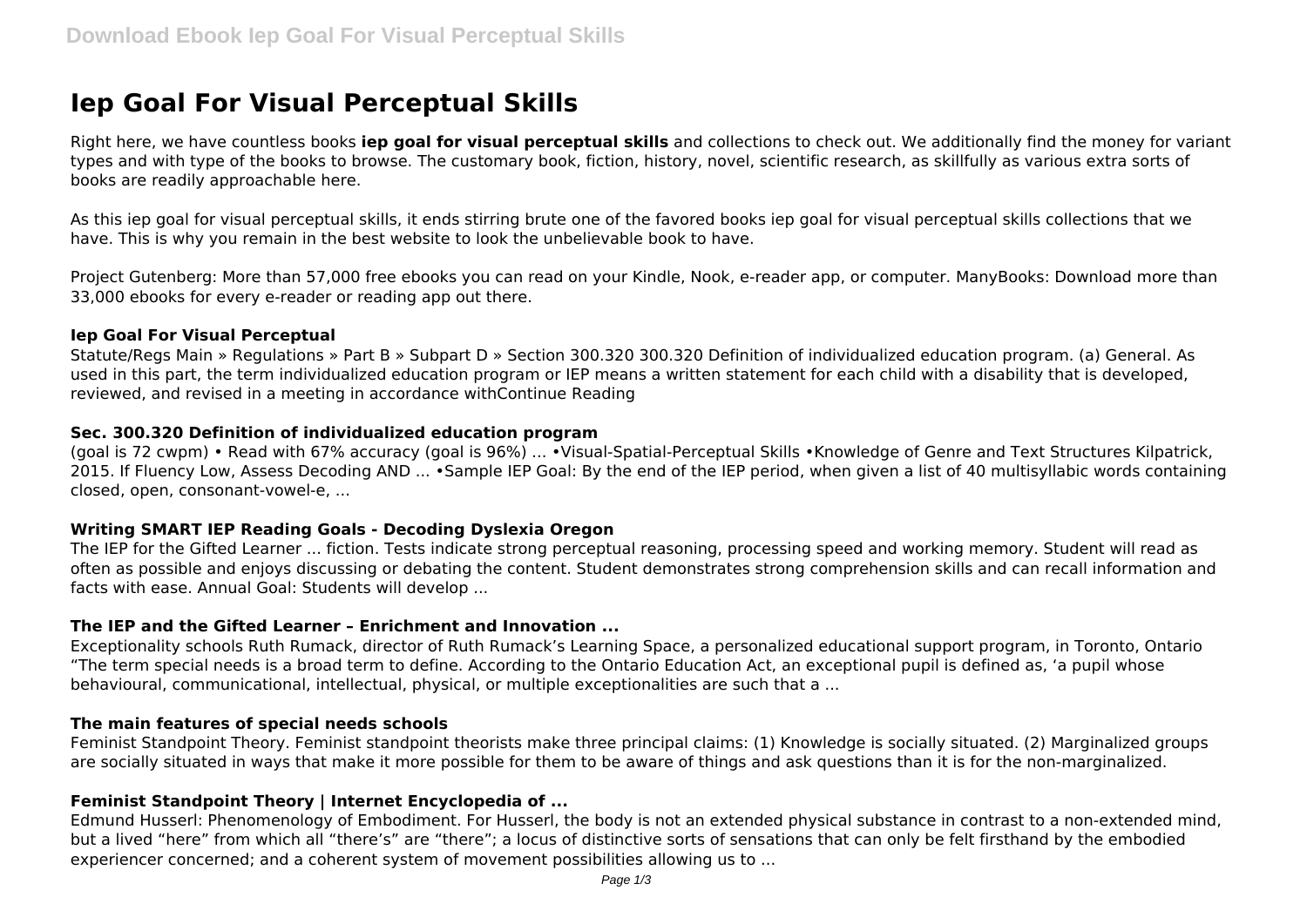#### **Husserl, Edmund: Phenomenology of Embodiment | Internet ...**

Sample IEP Goals for Students with TBI Remember: These are only sample goals designed to provide guidance for goal development. All goals must be personalized for the student based on his/her needs. Often students with TBI need goals that go beyond any one specific academic area.

# **Sample IEP Goals for Students with TBI - CBIRT**

Creating Meaningful and Measurable Early Childhood Individual Education Plan (IEP) Goals ... the team would include a statement in the "special considerations section" of the IEP, and thus, not need to write a goal. However, in most cases, needs identified on the PLAAFP are addressed by writing measurable annual goals and anyone reading the IEP ...

# **Creating Meaningful and Measurable Early Childhood ...**

Modify the number of items that the child is expected to learn or complete. (Depending on how it is written in the IEP, this could include entire sections of the curriculum. I.E: Only completing the addition portion of a math assignment that also includes subtraction, multiplication and division) Output: How a student responds to instruction

# **Accommodations and Modifications in Special Education ...**

List of Student Strengths and Weaknesses for IEP – Sensory Processing Skills Sensory processing skills are very important throughout the school day. All day long our brains and bodies are receiving sensory input such as sights, sounds, movement, smells, and more.

# **List of Student Strengths and Weaknesses for IEP Writing ...**

Infant perceptual development is a term used by human growth and development professionals to describe the development of the five senses in infants.

# **Infant Perceptual Development and the Five Senses - Video ...**

Thanksgiving Visual Perceptual Puzzles Find and Color Cinco de Mayo Find the Differences Summer Olympic Games Activity July 4th Hunt and Find Find and Color School Spring Time Birds Connect the Dots Visual Motor and Discrimination Activity – Hedgehogs Ultimate Visual Motor Challenge Visual-Spatial Printables Directionality Worksheet

#### **FREE STUFF - Your Therapy Source**

Visual acuity can be assessed using the visual acuity test, and one kind of test is known as the Snellen test which uses a chart of symbols or letters. There are many causes of visual impairment ...

#### **What is Visual Impairment? - study.com**

Callier-Azusa Scales, Editions G & H is for children ages 0-10. The Callier-Azusa Scale was designed specifically for students with deaf-blindness by an interdisciplinary team who had many years of experience with this population. It is also appropriate for assessing most students with severe handicaps and is especially valuable for students with visual and/or hearing impairments because of ...

# **Educational Assessments - Teaching Students with Visual ...**

The goal of a neuropsychological evaluation is to carefully and comprehensively assess and identify strengths and weaknesses across multiple areas. ... The evaluation may also include more in-depth assessment of visual-spatial and visual-perceptual skills, visual-motor and fine motor